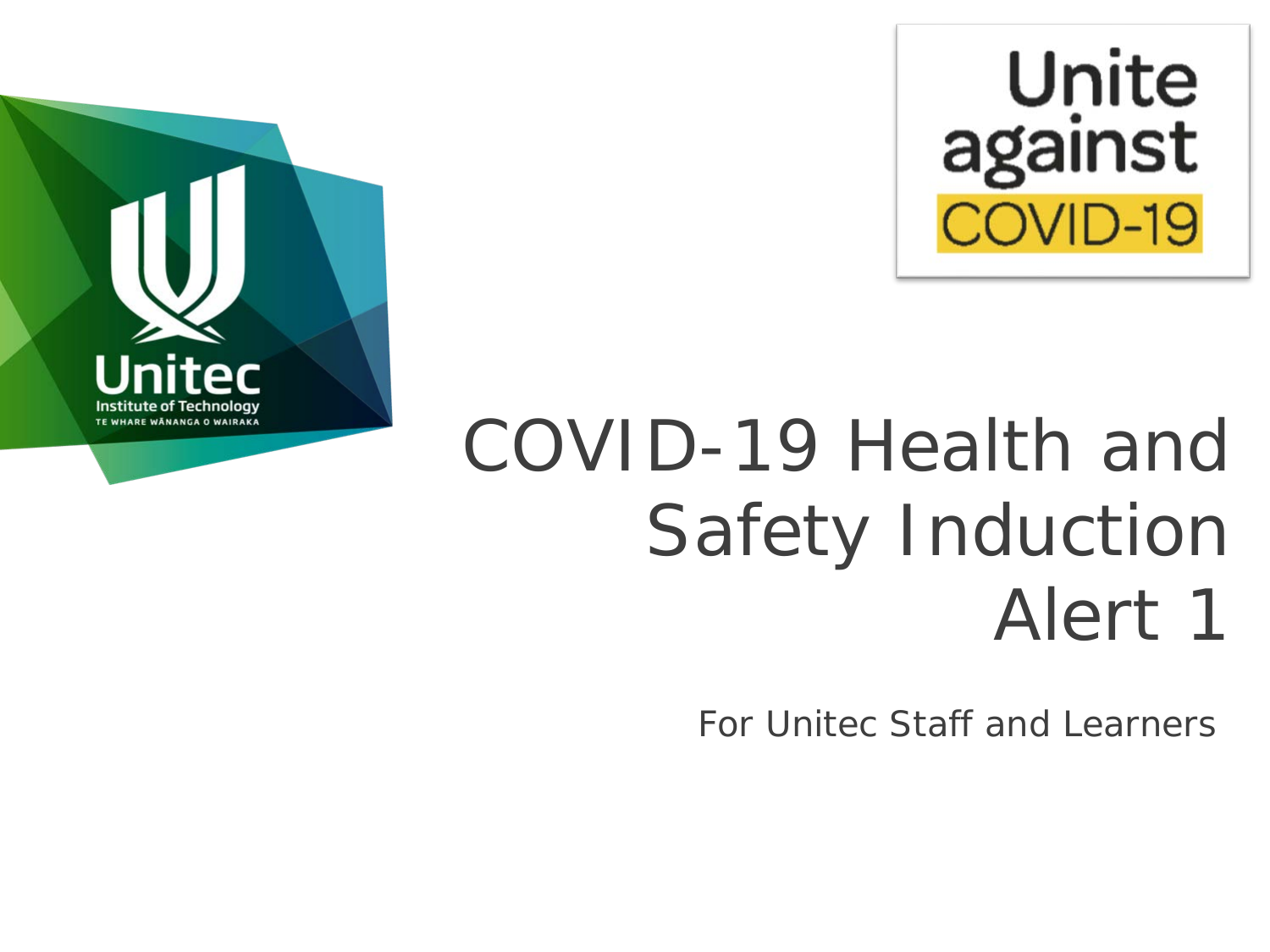



- **Alert Level 1 principles**
- **Information for while on campus**
- **Personal health**
- Contact tracing

*This presentation should take approximately five minutes.*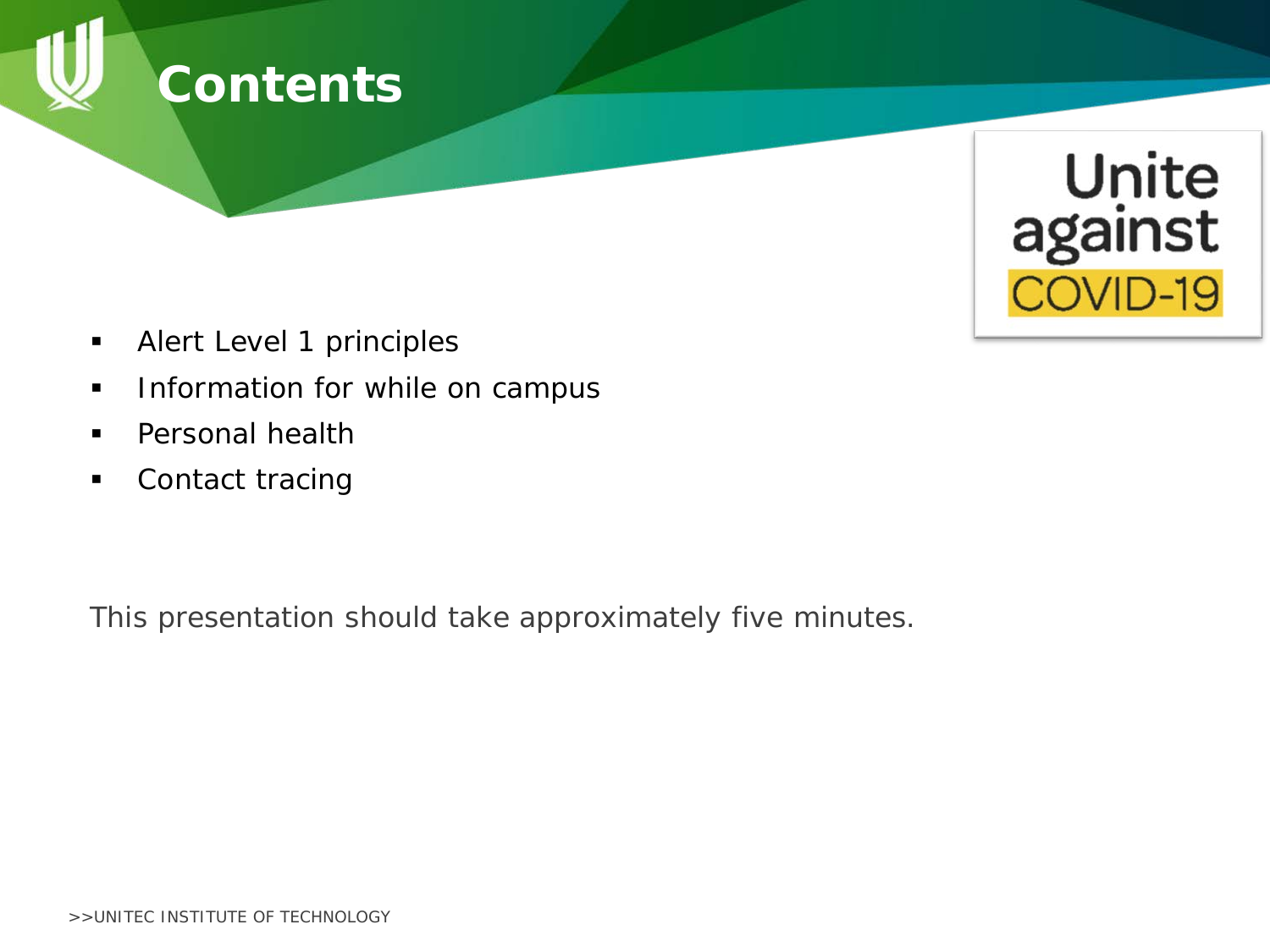

#### Alert Level 1



This means that the COVID-19 virus is contained in New Zealand. There is no community transmission and all cases are known and isolated from the public.

There are no restrictions on numbers of gatherings. Physical distancing is encouraged but not a requirement.

Contact tracing and personal hygiene are the main controls to mitigate the risk.

People may have certain levels of anxiety when entering any spaces.

Remember to be patient, kind and respectful of each other during this time as we all transition into the 'new normal'.

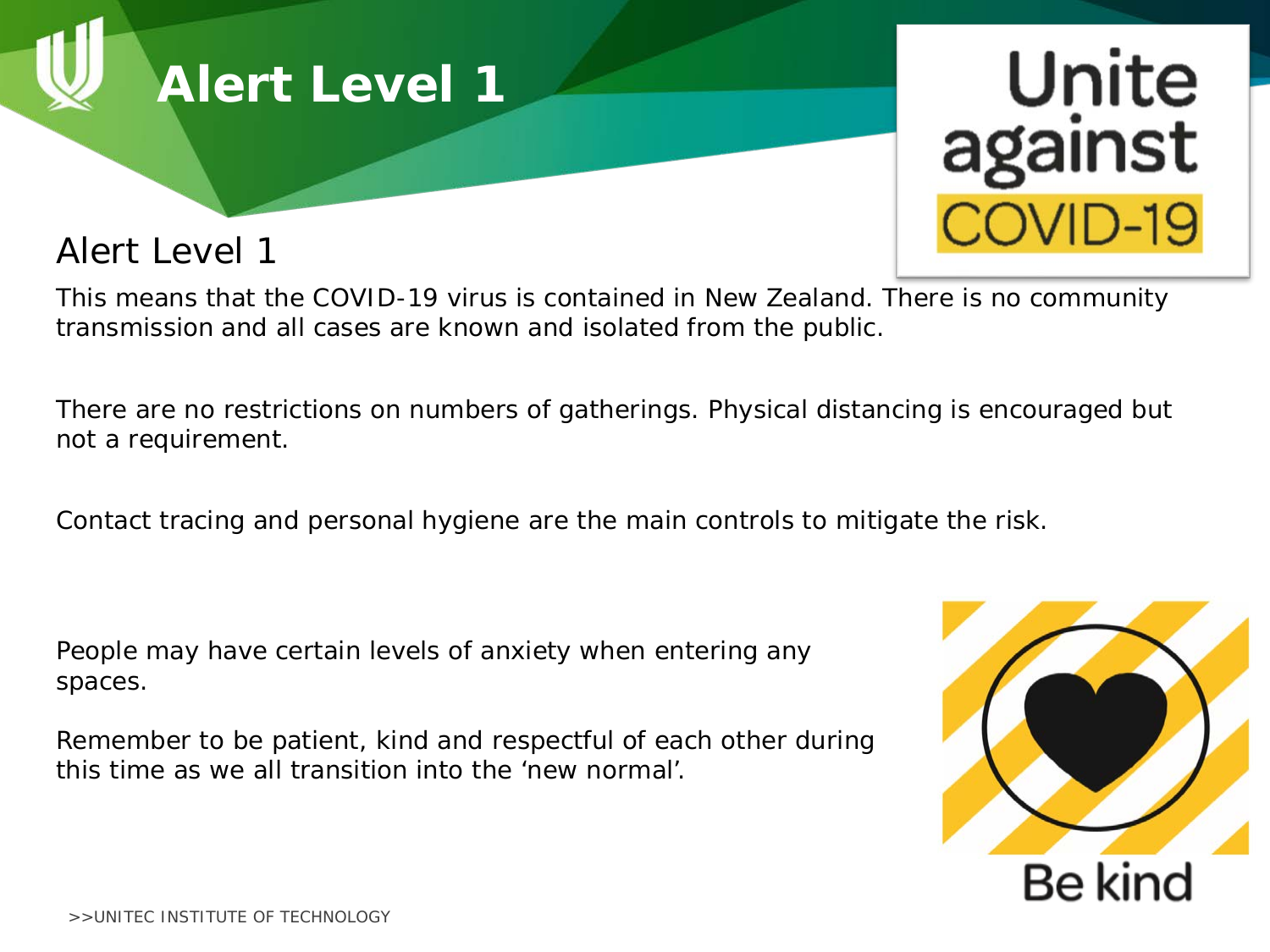## **Before Arriving to Unitec**

# Unite against COVID-19

#### Before Arriving

Ensure that you are in good health and follow the personal health guidelines. This is for your personal health and safety and for the people around you. If you are not well or are displaying symptoms of illness, remain at home and contact Healthline.

#### Personal Hygiene

Ensure that while onsite you follow good hygiene awareness. There will be hand sanitiser stations available in certain parts of the campus. Wash and dry your hands regularly with soap and water and cough into your elbow.

#### Contact Tracing

All persons will be required to sign in and out while on campus. Unitec is using a contact tracing app for staff and students.

Visitors will be required to sign-in to registers, which are attached. Please ensure an accurate record of visitors is kept and forwarded to the Health and Safety team. Recording your movements is key at Unitec.

>>UNITEC INSTITUTE OF TECHNOLOGY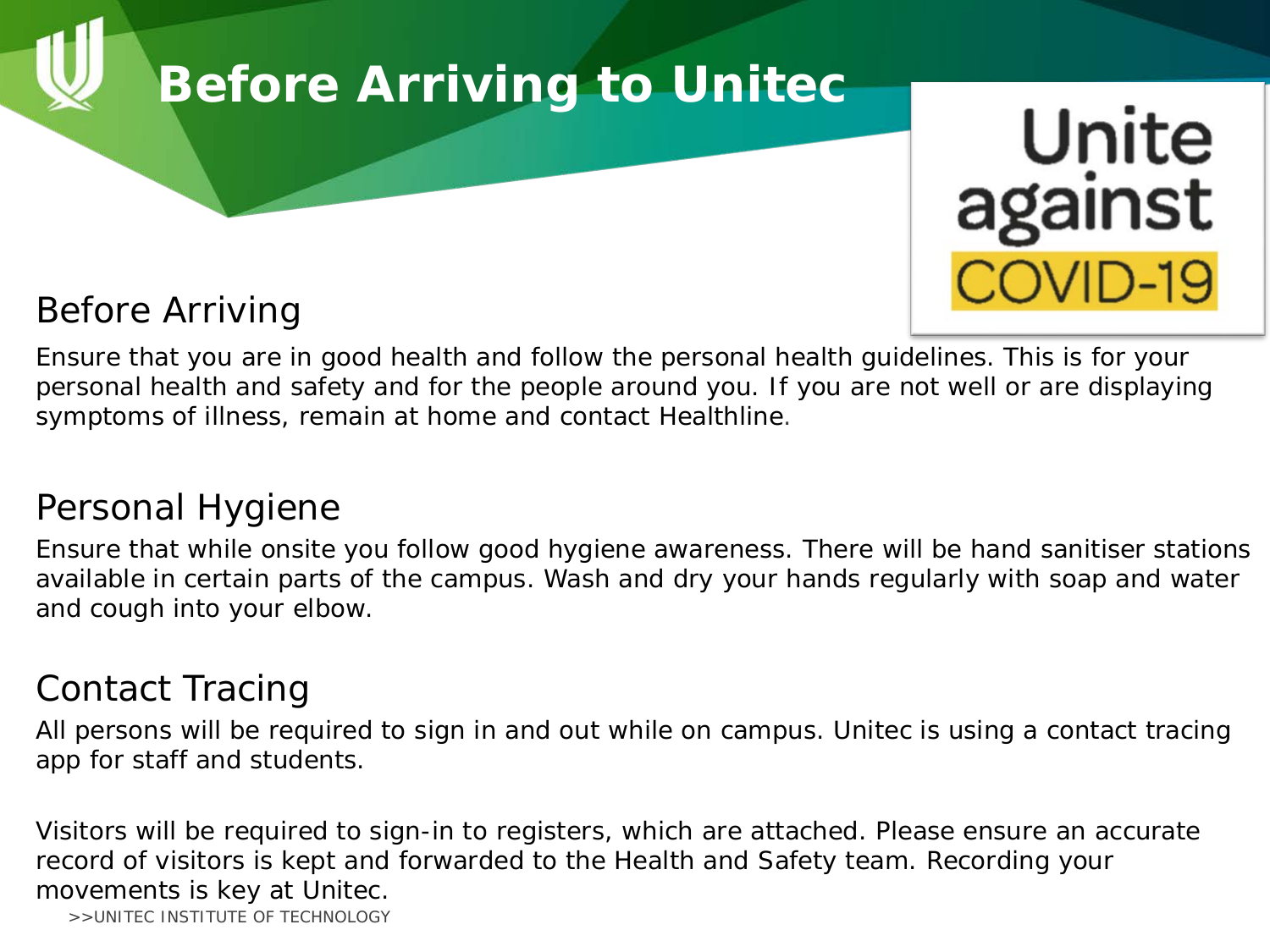### **Personal Health Guidelines**

This flowchart outlines the key questions that will be asked as part of assessing your health before coming to campus.

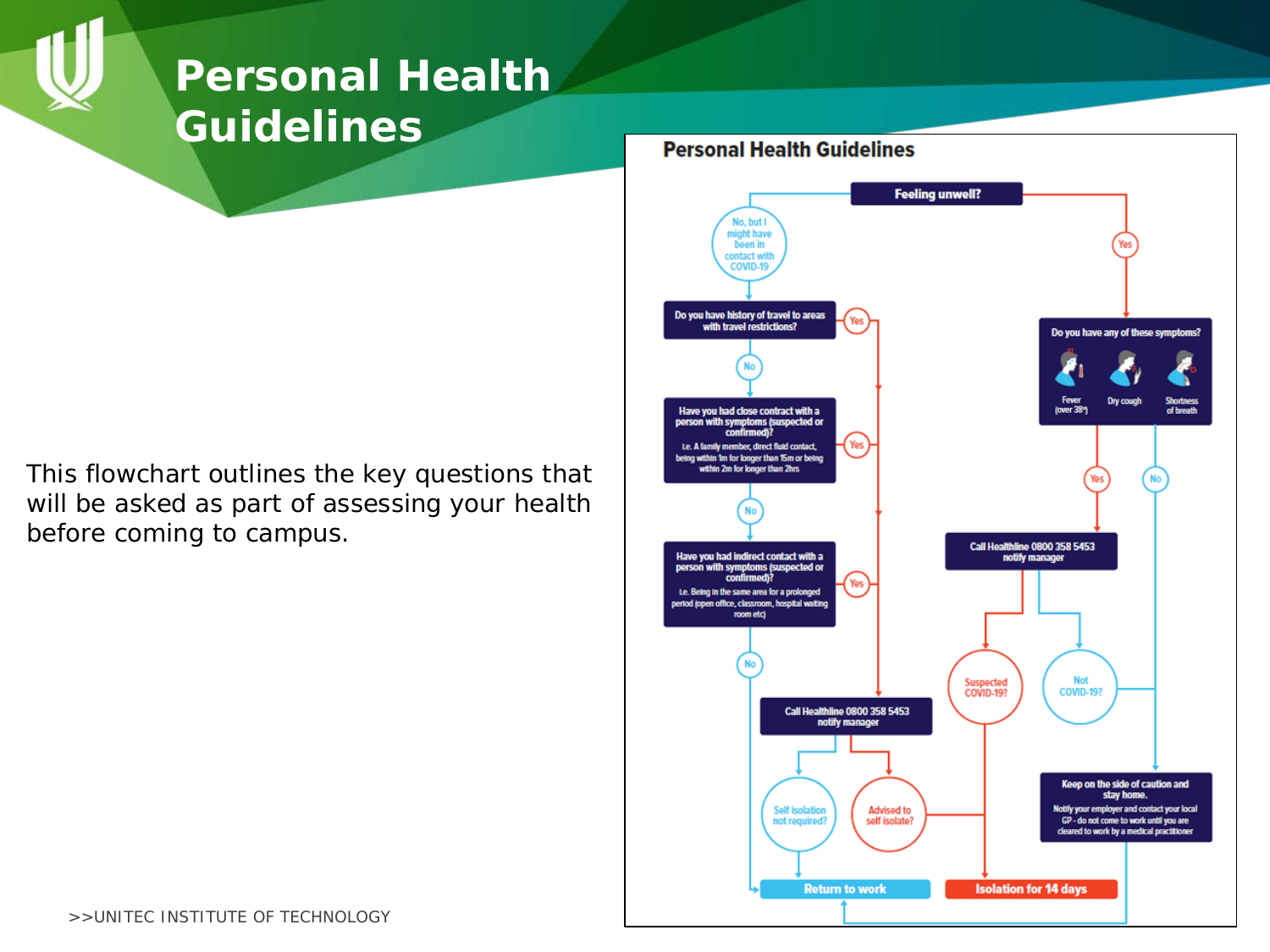### **Arriving at a Unitec Campus**

#### Personal Hygiene

Before entering the learning space, supervisors and learners are advised to wash their hands with soap and water for at least 20 seconds and dry thoroughly.

While the water restrictions exist in Auckland please turn the tap off while you lather your hands and turn back on for rinsing.



#### Washing and drying your hands kills the virus

Wash often. Use soap. 20 seconds. Then dry. This kills the virus by bursting its protective bubble.

Find out more at Covid19.govt.nz

Unite against COVID-19

New Zealand Government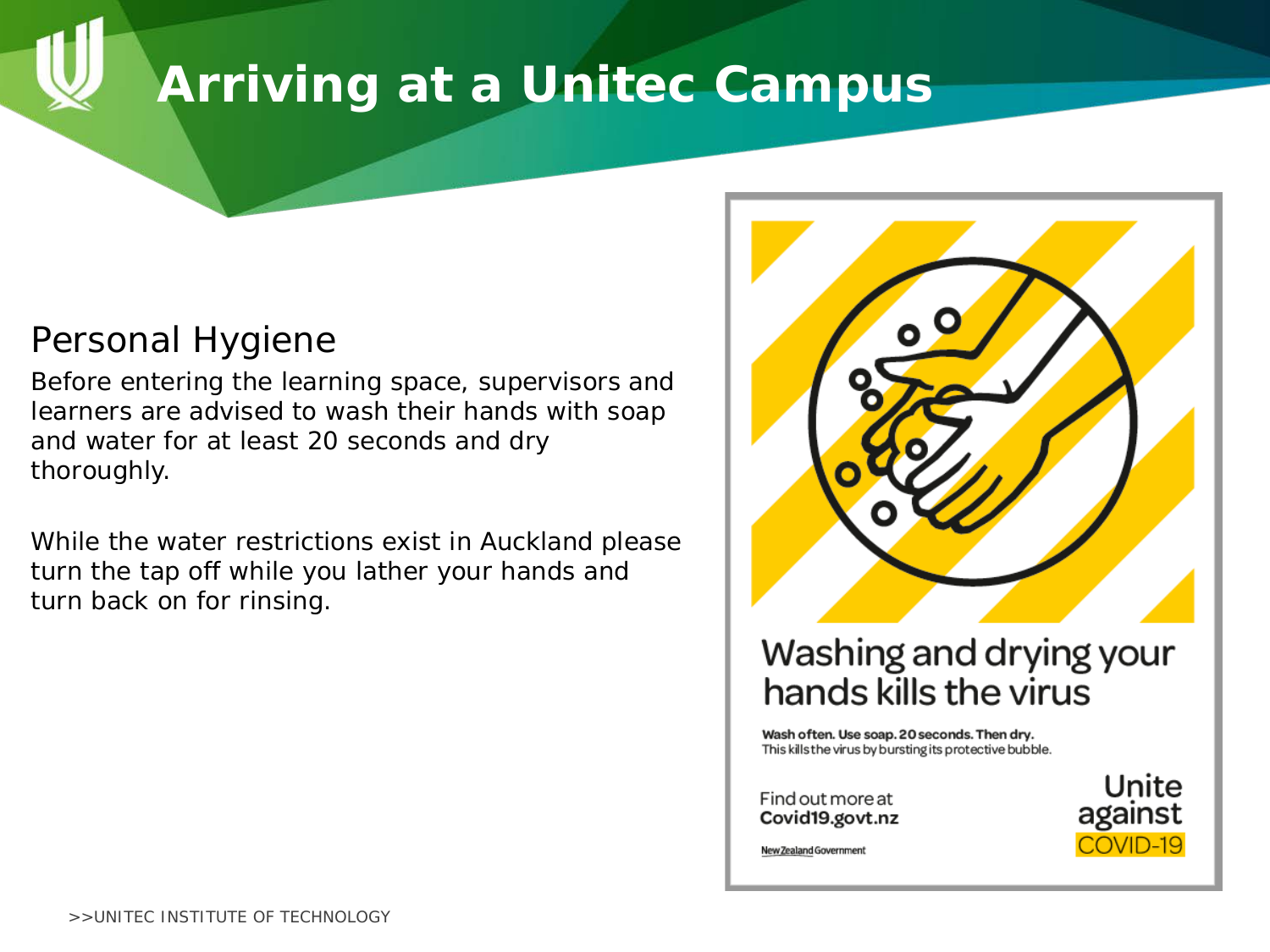### **Contact Tracing**



### Contact Tracing App

Once on site, all supervisors, learners and support staff are required to use the contact tracing app.



**Note**: Any supervisor, learner, or staff member who starts to exhibit symptoms of COVID-19 or is feeling unwell should stay at home and immediately contact their lecturer to let them know along with their General Practitioner or Healthline on 0800 358 5453.



COVID-19

Covid19.govt.nz New Zealand Government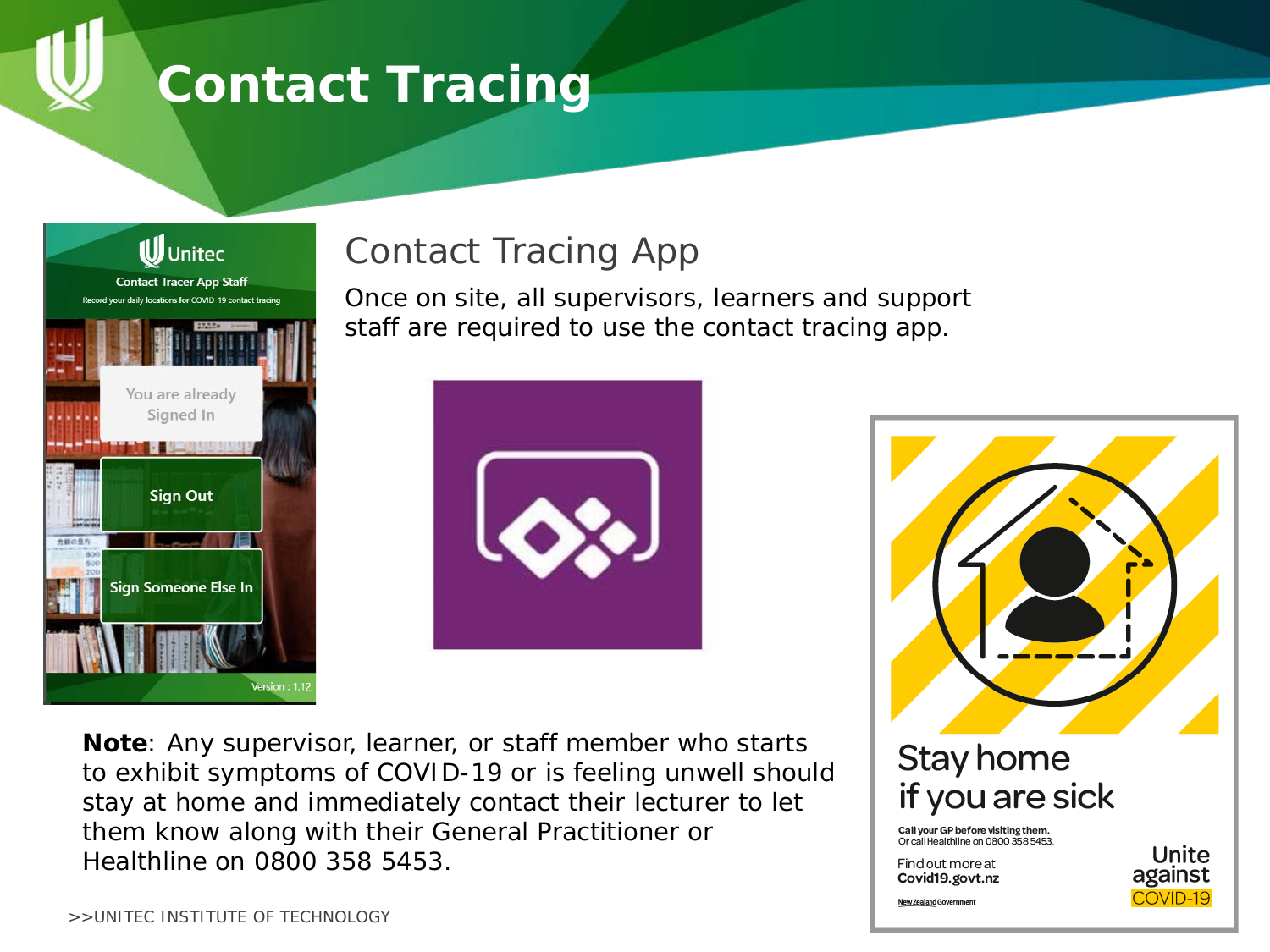# **Alert Level 1 – Be Prepared**

Alert Level 1 does not mean that there is a full eradication of the virus. The controls that are being employed are to ensure if there was a case of COVID-19, we can act swiftly to isolate the exposure and get the correct support in place to stop the spread.

Unitec must be prepared to move alert levels as required based on the direction from the New Zealand Government.

**Please complete the Online Completion Form by following [this link.](https://unitec.wufoo.com/forms/z1ib66w11wqtjk8/)**